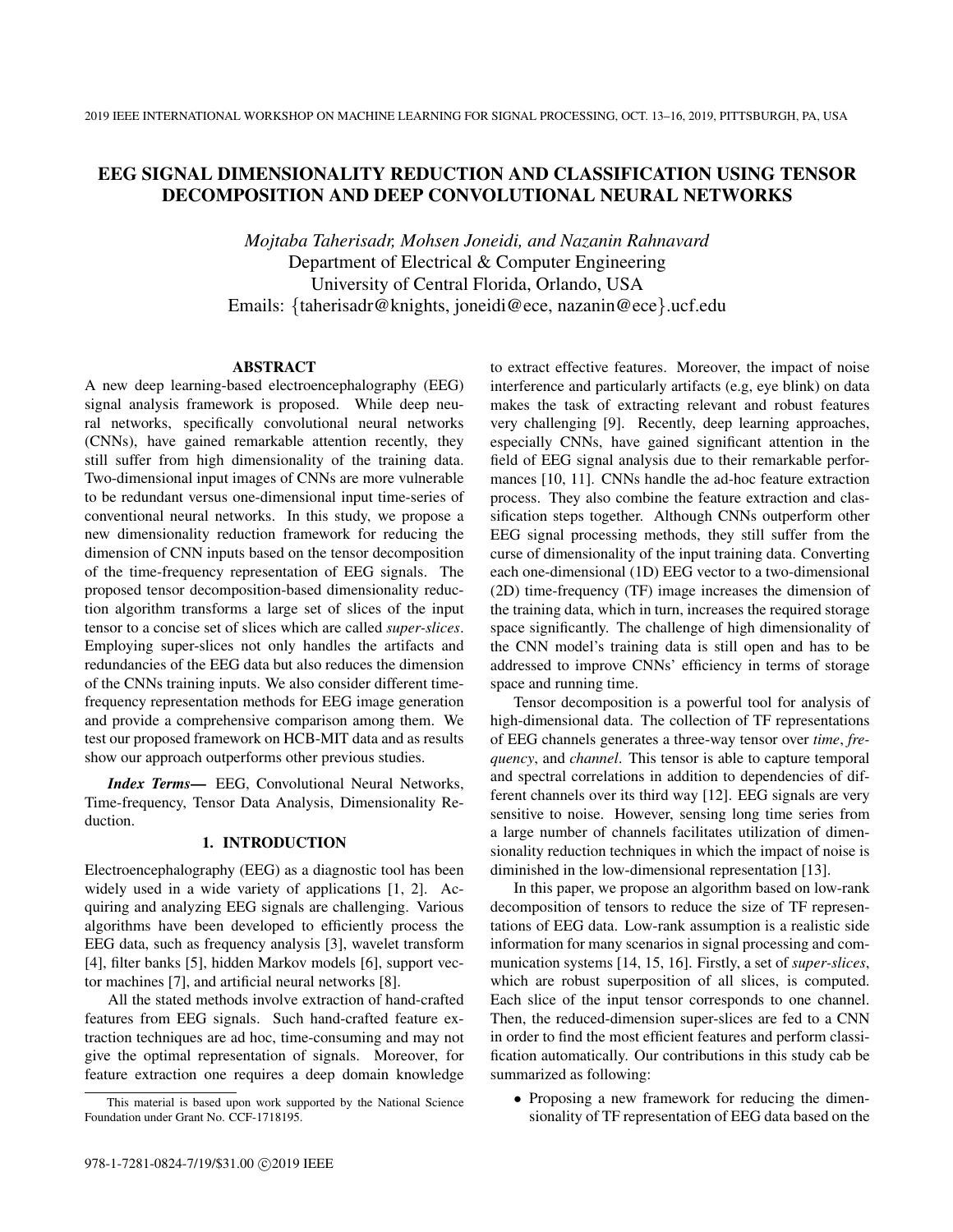tensor decomposition, and feeding the reduced data to a CNN to increase the model's efficiency and decrease its training complexity.

- Handling noise, artifacts, and redundancies of EEG signals by tensor decomposition-based dimensionality reduction.
- Providing a comprehensive comparison and evaluation of different TF representation approaches for CNNbased EEG signal analysis.

Notations: Hereafter, vectors, matrices, and tensors are denoted by bold lowercase, bold uppercase, and bold underlined uppercase letters, respectively. A fiber is defined by fixing every index of a tensor but one. For example, for  $T \in$  $\mathbb{R}^{\bar{N} \times M \times K}$ ,  $\underline{\mathbf{T}}_{:,j,k}$  is a vector of length N, also known as the mode-1 fiber of  $T_1$ ,  $T_2$ , and  $T_3$  are unfolded matrices whose columns are fibers of the first, second and third dimensions of  $T$ , respectively. Slices are two-dimensional sections of a tensor, defined by fixing all but two indices. Moreover, ○ denotes the outer product. The n-mode product of a tensor  $X$ with a proper sized transformation matrix  $U$  is a tensor and denoted by  $\underline{\boldsymbol{X}}\times_n\boldsymbol{U}.$  It transfers each fiber of the  $n^\text{th}$  mode of tensor to the corresponding fiber in the final tensor. Mathematically,  $\underline{Y} = \underline{X} \times_n U \leftrightarrow Y_n = U X_n$ , in which  $X_n$  and  $Y_n$  are unfolded replicas of tensor  $\underline{X}$  and  $\underline{Y}$  w.r.t. different dimensions. If the vector,  $u$  is used instead of the transfer matrix, the result of the n-mode product will be a matrix which is called cotradication of tensor  $X$  w.r.t. vector  $u$ .

## 2. TENSOR-BASED TIME-FREQUENCY DIMENSIONALITY REDUCTION OF EEG SIGNALS

In this section, we explain the steps of our proposed framework, as depicted in Fig. 1. Popularity of CNN has recently increased due to the fact that they outperform classic machine learning approaches. CNN requires 2D images as its input. For this purpose, EEG signals are segmented to equal chunks to then be converted to images using TF representation methods. Each TF method affects the overall performance of the system differently. Therefore, we consider different state-ofthe-art TF algorithms to not only optimize performance of our system, but also provide a comprehensive comparison on TF representations of EEG signals. On one hand, more training TF images improve the performance of the CNN models, but on the other hand, it adversely adds to the complexity of the computation. Hence, to reduce the dimensionality of the generated TF images, we employ the *tensor decomposition* technique. Collecting TF representation of EEG segments over K channels, we generate a 3-way tensor over time, frequency, and channel. Tensor decomposition is capable of alleviating artifacts' effects and additionally is able to capture spectrotemporal correlations and dependencies of different channels of EEG signals on its third way. Therefore, as tensor is able to handle artifacts and redundancies of EEG data, we reduce the dimension of the decomposed tensor in its third way which is associated with EEG channels. After reducing the third dimension of the tensor to  $R$  ( $R \ll K$ ), we feed it to CNN to train the model for further predictions. Each step of our proposed algorithm is elaborated in the following.

### 2.1. Time-frequency representation

Time-frequency (TF) analysis of an EEG signal is calculating the spectrum at regular time intervals to identify the time at which different frequency components present. TF is a suitable representation for non-stationary and multi-component EEG signals because of its ability to describe the energy distribution of the signals over time and frequency simultaneously. Previous studies have applied a large number of TF approaches to select a proper methodology for their application, helping to improve the resolution, robustness, precision, or performance. Based on the previous studies, the suitability of a TF approach is data- and application-oriented [17]. A review of the recent methods for TF representation reveals that they can be categorized in six groups as follows: Gaussian kernel (GK), Wigner–Ville (WV), spectrogram (SPEC), modified-B (MB), smoothed-WV (SWV), and separable kernel (SPEK). Reduced interference approaches such as Smoothed-WV are capable of improving the quality of the representation. This is because decreasing the interference results in a reduction in the effect of cross-terms [18]. Our aim is to assess the mentioned state-of-the-art approaches to determine their performance regarding our specific application in this study (i.e., CNN-based EEG classification).

#### 2.2. Tensor-based Dimensionality Reduction

As shown in Fig. 1, the time series of each EEG channel is transformed to a TF representation. An efficient dimensionality reduction framework is necessary for processing a large set of 2D images generated from 1D EEG data using TF representation. Let the matrix  $\mathbf{X} \in \mathbb{R}^{T \times K}$  denote the collection of all time series from  $K$  channels and the tensor  $\underline{\mathbf{X}} \in \mathbb{R}^{T \times F \times K}$  denote the collection of TF representations of the channels. Since time series of different channels are highly correlated, this matrix and the corresponding tensor can be approximated by their low-rank representations. In the matrix format, temporal correlation and correlation between channels can be captured via dimensionality reduction techniques such as principle component analysis (PCA). However, for the tensor representation there exist three types of correlation. Efficient dimensionality reduction of tensors implies employing tensor rank decomposition. It should be noted that, performing PCA on data structured in tensors requires matricization of tensors. After matricization of a tensor, correlation over the unfolded way of the tensor will be neglected. A dimensionality reduction framework that preserves the intrinsic structure of tensors and exploits low-rank tensor decomposition provides a more concise and robust low-dimensional representation. The CAN-DECOMP/PARAFAC (CP) decomposition of the tensor  $\underline{X}$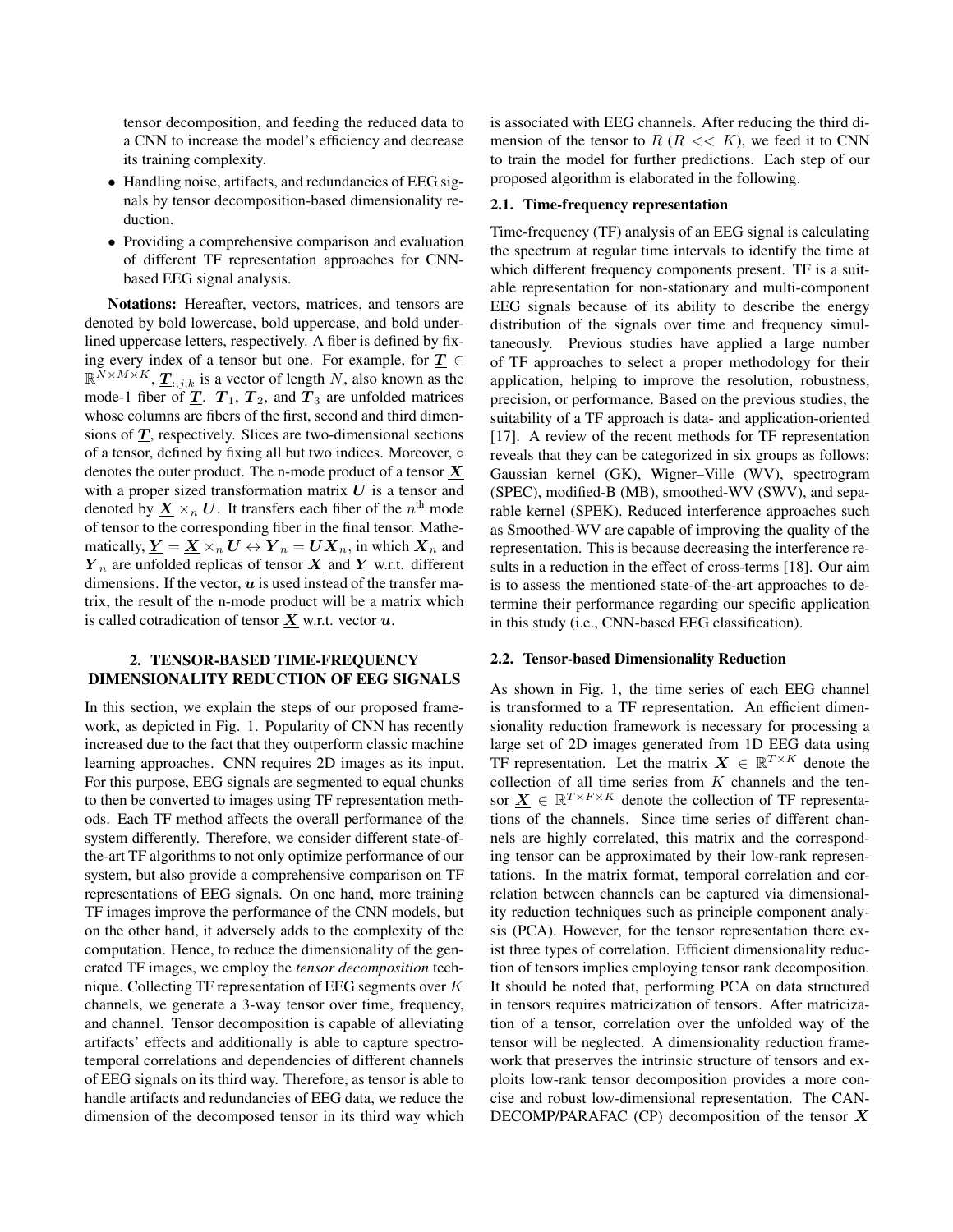

Fig. 1. Flow chart of the proposed framework. First step visualizes the data acquisition and preprocessing of EEG. In the next step, each segment of the EEG is represented in time-frequency domain as the slices of a 3-way tensor. Finally, tensor decomposition-based technique reduces the tensor to a set of super-slices which is fed to a CNN to train the model and make the decision.

into  $R$  rank-one tensors is given by

$$
\underline{\boldsymbol{X}} = \sum_{r=1}^{R} \boldsymbol{a}_r \circ \boldsymbol{b}_r \circ \boldsymbol{c}_r,\tag{1}
$$

in which,  $a_r$ ,  $b_r$  and  $c_r$  are called CP factors. Collection of all  $a_r$ 's in columns of a matrix results in the matrix A and similarly we define  $B$  and  $C$  matrices. Mode-1 fibers are linear combination of columns of  $A$  and similarly mode-2 and mode-3 fibers are linear combination of columns of B and  $C$ , respectively. The minimum integer  $R$  for which  $(1)$ holds is called the rank of  $\underline{X}$ . Fig. 2 shows the decomposition of a rank-R tensor into a summation of R rank-1 tensors. Definition of rank for tensors is similar to its definition for matrices, however, there are several fundamental differences between matrix rank decomposition (SVD) and tensor rank decomposition (CP) [20]. These fundamental differences encourage us to keep the multi-way structure of the underlying tensor and perform dimensionality reduction utilizing tensor CP decomposition. Let z denote a mode-3 fiber of  $\underline{X}$ . Linear combination of columns of matrix  $C$  is able to generate  $z$ . The representation of any fiber in the third way of  $X$  in terms of columns of  $C$  can be found by solving the problem of  $\tilde{z} = \text{argmin} \|z - C\tilde{z}\|_2^2$ . The closed-form solution w.r.t.  $\tilde{\mathbf{z}}$  $\tilde{z}$  is equal to  $(C^T C)^{-1} C^T z$ . Transformation matrix from the original  $K$ -dimensional space to the reduced  $R$ -dimension representation is defined by  $P = (C^T C)^{-1} C^T$ . According to this transformation matrix, the original tensor can be reduced as  $\tilde{\mathbf{X}} = \mathbf{X} \times_3 P$ . Here,  $\tilde{\mathbf{X}}$  is the low-dimensional representation of  $\underline{X}$  which is a set of super-slices. Mathemat-



ically speaking

Fig. 2. Schematic of decomposition of a rank- $R$  tensor to a summation of R rank-1 tensors.

$$
\underbrace{\tilde{\mathbf{X}}_{:,:,r}}_{r^{\text{th}} \text{ super-slice}} = \mathbf{X} \times_3 \mathbf{P}_{r,:}.
$$

Here,  $P_{r,:}$  indicates the  $r<sup>th</sup>$  row of P. Each super-slice is the contradiction of the original tensor w.r.t. the corresponding row of  $P$ . Fig. 3 shows the relation between super-slices and the slices of the given tensor. Each row of matrix  $P$  indicates the weights for generating the corresponding superslice. Please note that we only reduced the dimension of the third way and the first and second dimensions are preserved in order to extract spectro-temporal patterns using CNN. Using this framework, number of EEG channels is reduced from K to only R super slices  $(K \gg R)$ .



Fig. 3. The input tensor as a collection of slices is transformed to a set of super-slices. Each super-slice is a superposition of all slices and weights are driven from Matrix  $\boldsymbol{P} = (\boldsymbol{C}^T \boldsymbol{C})^{-1} \boldsymbol{C}^T$ . For example, the first super-slice is summation of all slices weighted by the first row of  $P$ .

#### 2.3. Deep Convolutional Neural Networks (DCNN)

With CNNs we seek a general-purpose tool for brain-signal decoding capable of extracting a comprehensive set of features without the need for expert knowledge. Therefore, we developed a fully supervised CNN model for EEG data analysis. The model takes a super-slice of  $X$  (an image) and generates a prediction probability of belonging to different classes (seizure or non-seizure). We train the model using labeled super-slices to minimize a  $SoftMax$  loss function with respect to network parameters such as weights and biases using a gradient descent method and network parameters are updated using back propagation. We used four main building blocks in the CNN model including convolution, pooling, rectified linear unit (ReLU), and fully connected layer.

The primary purpose of convolution layer is to extract features from the input image. Convolution layer preserves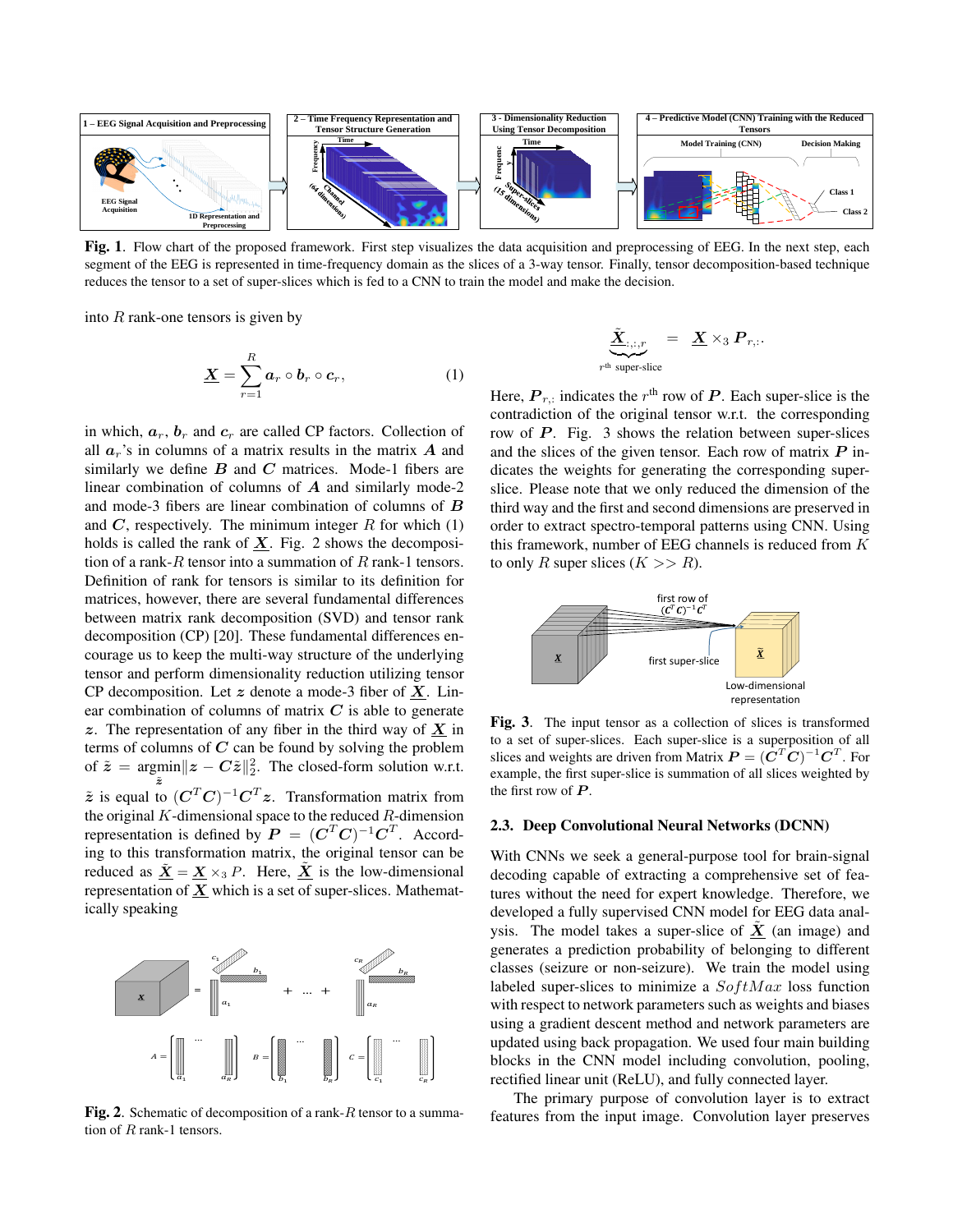the spatial relationship between pixels by learning image features using small squares of input data. The convolution layer performs convolution of input with a set of predefined filters.

Spatial pooling reduces the dimensionality of each feature map but retains the most important information. It can be of different types such as maximum and average. In case of Max pooling, we define a spatial neighborhood (for example, a  $2 \times 2$  window) and take the largest element from the rectified feature map within that window. In practice, Max Pooling has been shown to work better [26].

The ReLU is a non-linear activation function that introduces the non-linearity when applied to the feature map. ReLU leaves the size of its input unchanged and it only maps the non-negative values to zero. An additional ReLU has been used after every convolution layer. In fully connected layer each neuron in one layer is connected to all neurons in the next layer. As the output from the convolutional and pooling layers represent high-level features of the input image, we utlize the fully connected layer to use these features for classifying the input image into various classes based on the training dataset [26].

### 3. FRAMEWORK EVALUATION AND RESULT ANALYSIS

We evaluate our proposed method on the CHB-MIT dataset [27]. Different types of epileptic seizures and the diversity of patients contained in this dataset make it ideal for assessing the performance of our framework in realistic settings. In this study, for cross-patient detection, the goal is to detect whether a 30 second segment of signal contains a seizure or not, as annotated in the dataset.

Different TF methods, as discussed in Section 2.1, have been considered to generate TF images from EEG segments. Parameters for GKD and MBD have been chosen as  $\alpha = 0.8$ and  $\beta = 0.02$ , respectively. These values have been selected based on the previous research studies and investigations on theoretical and practical applications of TF representation of EEG signal using GKD and MBD approaches [23] (Sections 7.4 and 15.5). A *Hanning* window is chosen for SPEC and SWVD, with length  $Fs/4$  samples, where  $Fs = 256$ . Fig. 4 illustrates TF representations of a one second interval of EEG signal from one channel using different methods and abovementioned parameters.



Fig. 4. TF representations of a 1 second EEG signal using: A) SWV, B) GK, C) WV, D) SPEC, E) MB, and F) SPEK approaches.

Next, Tensor composition has been generated by collecting TF representation of the previous step across all channels. The normalized error of CP decomposition is defined by

$$
\text{normalized error} = \frac{\|\underline{\boldsymbol{X}} - \sum_r \boldsymbol{a}_r \circ \boldsymbol{b}_r \circ \boldsymbol{c}_r\|_F}{\|\underline{\boldsymbol{X}}\|_F},\qquad(2)
$$

where,  $\Vert . \Vert_F$  is the Frobenius norm. Fig. 5 presents the normalized error of CP decomposition for EEG tensor data. As Fig. 5 demonstrates, increasing the rank of CP decomposition (number of super-slices) results in a lower normalized error. As Fig. 5 shows, the rank around 15 falls into the interval of normalized error of [0.2, 0.3], which is acceptable for our application.

For the DCNN model, the architecture guidelines as men-



Fig. 5. Normalized error of CP decomposition versus assumed rank of decomposition.

tioned in [24] were followed. The designed model consists of several layers including (CONV, ReLU, POOL) and one fully connected layer as shown in Fig. 6. Two filter sizes including  $2 \times 2$  and  $3 \times 3$  were tested. ReLU activation layers were used across the CNN after each convolution and pooling pair to bring in element-wise non-linearity. In order to estimate the generalization accuracy of the predictive models on the unseen data, 10-fold cross validation (10-CV) was used. 10- CV divides the total input data of  $n$  samples into ten equal parts. There is no overlap between the test sample set (10% of data) with the validation and training sample set (90% of data). The latter set is further divided into 4:1 ratio of training and validation data samples. The sets were permuted over 10 iterations to generate an overall estimate of the generalization accuracy. The CNN model was trained using the training set and validation set and tested independently with the testing set. Table 1 reports the selected parameters to train the CNN model.

Then, after defining the parameters of TF representation and CNN model we tested the performance of the designed framework. Fig. 7 depicts the classification accuracy of the



Fig. 6. The CNN architecture proposed in this study. This structure has 10 layers and input image size is 256\*256.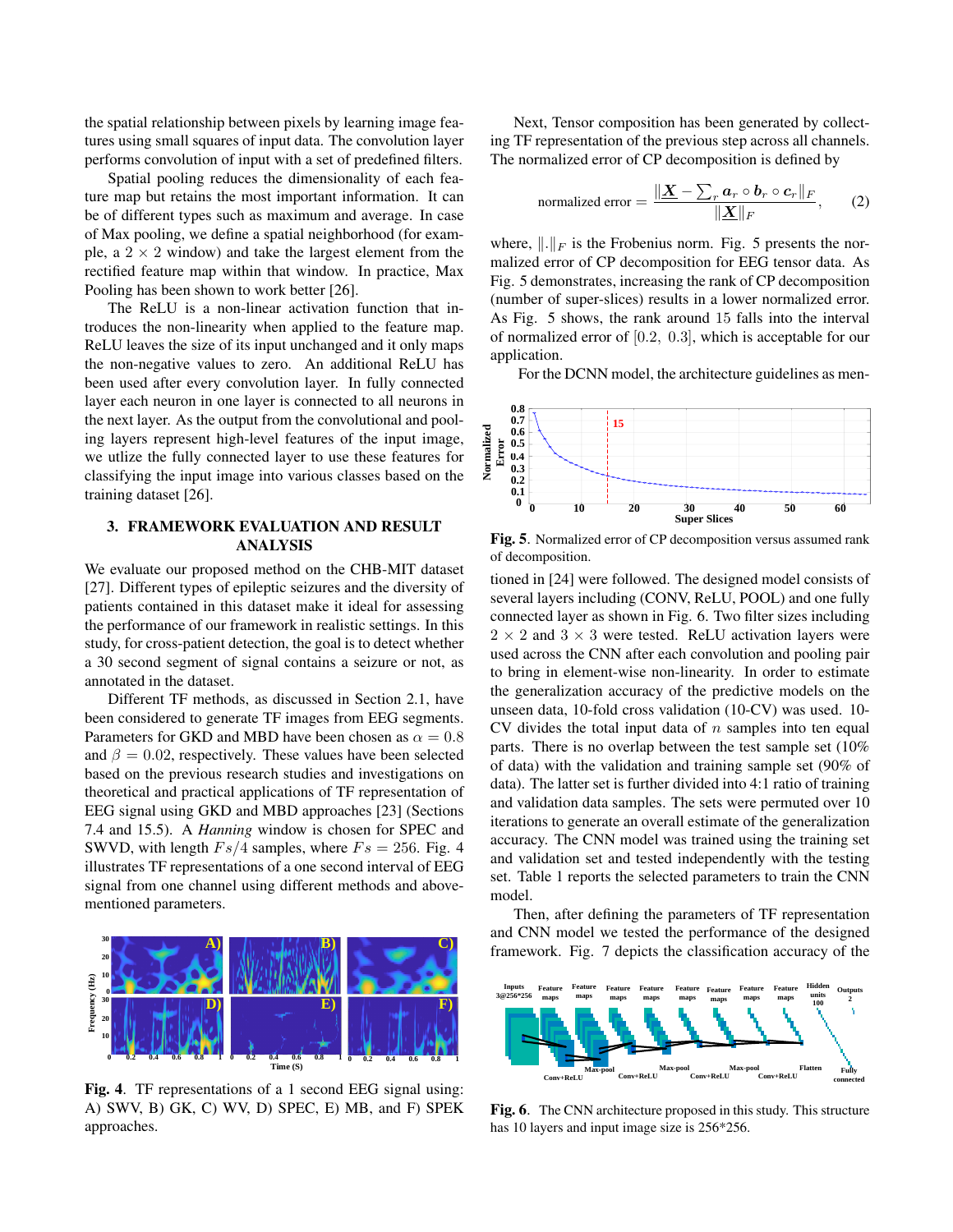

Fig. 7. Accuracy of EEG signal classification for different TF methods and different CNN parameters. Parameters are different number of layers, and filter sizes are  $2 \times 2$  (FS 2) and  $3 \times 3$  (FS 3). SPEK, SWV, GK, MB, SPEC, and WV indicate different TF representation methods.

proposed framework associated with different CNN parameters and TF approaches.  $FS$  indicates filter size and SPEK, GK, SWV, WV, MB, and SPEC are TF methods. Seven architectures with different number of layers from 6 to 12, and two filter sizes of  $2 \times 2$  and  $3 \times 3$  are considered. As results present, 10 layers of CNN, filter size of  $3 \times 3$ , and SWV TF method outperform other sizes and methods. We use these hereafter.

## 3.1. Comparison with Other State-of-the-art and baseline algorithms

In this section we compare our proposed framework with other 1D and 2D baselines. First we consider 1D wavelet transformation as a 1D baseline and then we compare our framework with PCA as a 2D dimensionality reduction baseline.

### *3.1.1. Wavelet Transformation*

We extract a set of features from the sub-bands of discrete wavelet transform (DWT). Low- and high-pass filters are repeatedly applied to the signal, followed by decimation by 2, to produce the sub-band tree decomposition to some desired level. DWT of 5 levels was applied to the EEG to reach the approximate frequency ranges of the  $\alpha$ ,  $\beta$ ,  $\delta$ , and  $\theta$  sub-bands [25]. After decomposing the signal in each window, features including average power, mean, and standard deviation of the coefficients were extracted from the sub-bands. Then we feed extracted features to 3 predictive models including complex decision tree (CDT), support vector machine (SVM), and K-nearest neighborhood (KNN). The choice of predictive methods was made based on different and complementary properties among them [30].

#### *3.1.2. Principal component analysis*

We applied PCA to 2D TF data to reduce the dimension and provide the results to compare with our proposed approach. We employed PCA to the TF data and analyzed the resulting principal components (PCs) in order to detect the most descriptive bases of artifacts data. Since the PC space is orthonormal, we can simply remove the dimensions without affecting others. Based on the results of PCA component contributions, we realized that most of the contribution to the variance of the data ( $> 85\%$ ) was summarized in the first 15 principal components (PCs). Therefore, we kept the first 15 components of the data for the subsequent predictive model training.

Fig. 8 summarizes the results of the comparison between 1D and 2D methods considered in this study. It illustrates box plots of 10 iterations of 10-CV algorithm. For 1D analysis, as results show, wavelet transform using SVM outperforms others including KNN and CDT. The figure also provides comparison between PCA and the Tensor-based dimensionality reduction schemes and confirms that the tensor-based outperforms the PCA-based dimensionality reduction (callsification accuracy of 89.63% vs. 86.17%). Tensor considers all of the channels together and is capable of capturing temporal and spectral correlations in addition to dependencies of different channels over its third way. While PCA works on each TF image separately and it is prone to ignoring the correlations between different channels. Moreover, as Fig. 8 shows, the tensor-based dimensionality reduction (TF-tenosr-CNN) framework, due to its capability of reducing the redundancies and handling artifacts, outperforms the TF-CNN framework without dimensionality reduction.

Comparing our result (89% of accuracy) with previous studies (less than 86% accuracy), our algorithm has improved the results of cross-patient seizures detection in CHB-MIT dataset [28, 29].

#### 4. CONCLUSION

In this study, we proposed a new tensor-based framework to enhance the classification accuracy and efficiency of the deep learning models, specifically convolutional neural networks (CNNs), for EEG signals. We proposed a tensor decomposition-based dimentionality reduction of timefrequency (TF) inputs of CNN model to improve its performance in terms of storage space and running time. Our proposed method transforms a large set of slices of the input tensor to a concise set of *super-slices*, which is capable of not only handling the artifacts and redundancies of the EEG data but also reducing the dimension of the CNNs training inputs. We also considered different TF approaches and evaluated their performances to provide a comprehensive comparison of different TF methods for this classification problem. We implemented our proposed method on a publicly available dataset (CHB-MIT). Our results showed the superiority of our scheme compared to the state-of-the-art methods and